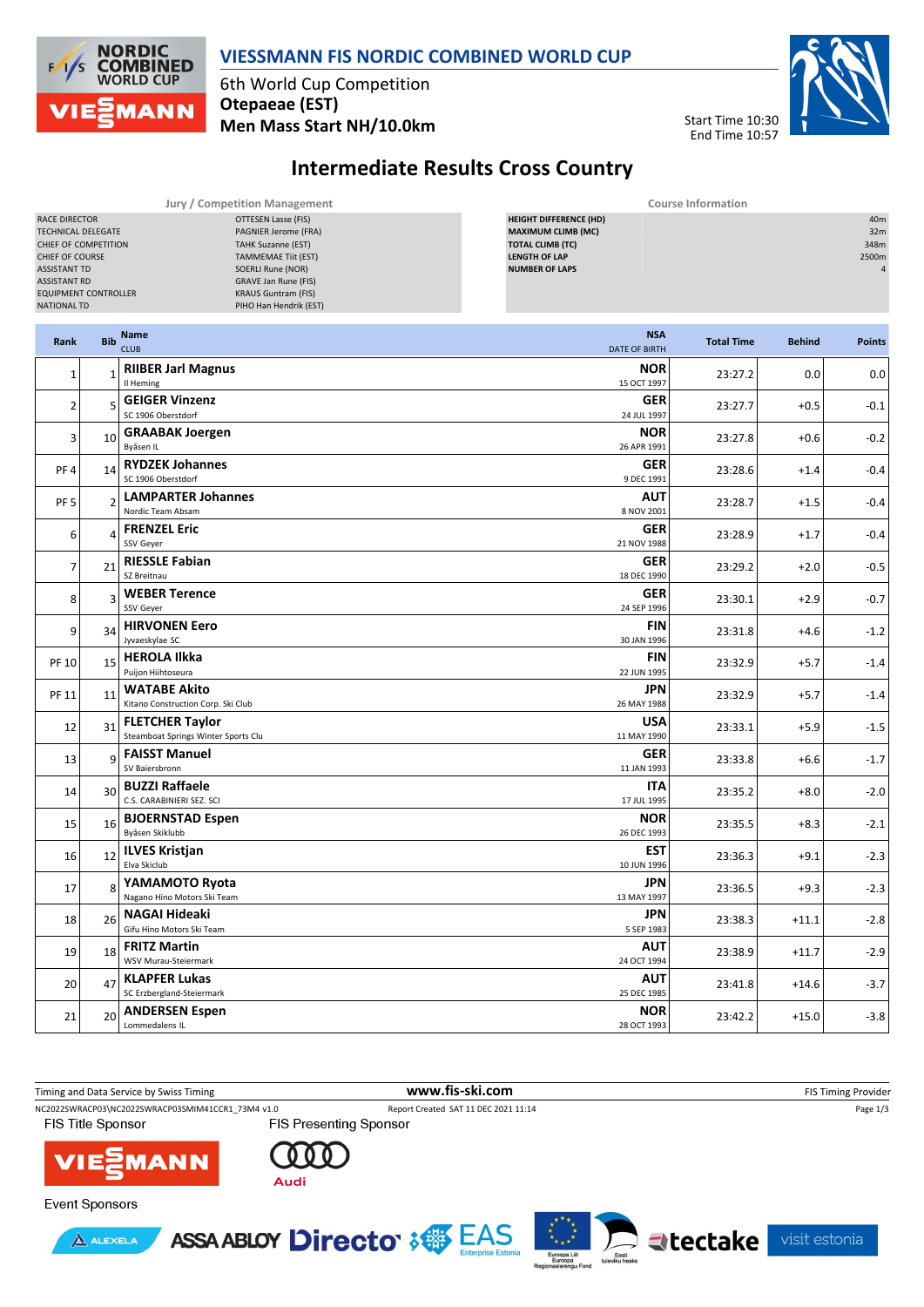

6th World Cup Competition **Otepaeae (EST) Men Mass Start NH/10.0km**

**NORDIC<br>COMBINED**<br>WORLD CUP

**MANN** 

 $F/1/S$ 



## **Intermediate Results Cross Country**

| Rank | <b>Bib</b> | Name<br><b>CLUB</b><br><b>DATE OF BIRTH</b>                               | <b>NSA</b> | <b>Total Time</b> | <b>Behind</b> | <b>Points</b> |
|------|------------|---------------------------------------------------------------------------|------------|-------------------|---------------|---------------|
| 22   | 22         | <b>FLATLA Kasper Moen</b><br>Jardar II<br>22 FEB 1999                     | <b>NOR</b> | 23:45.0           | $+17.8$       | $-4.5$        |
| 23   | 17         | <b>MUHLETHALER Laurent</b><br>Premanon<br>27 SEP 1997                     | <b>FRA</b> | 23:46.1           | $+18.9$       | $-4.7$        |
| 24   | 13         | <b>SCHMID Julian</b><br>Sc Oberstdorf<br>1 SEP 1999                       | <b>GER</b> | 23:46.3           | $+19.1$       | $-4.8$        |
| 25   | 50         | <b>PITTIN Alessandro</b><br>GRUPPO SCIATORI FIAMME GIALLE<br>11 FEB 1990  | ITA        | 23:46.8           | $+19.6$       | $-4.9$        |
| 26   | 40         | <b>COSTA Samuel</b><br><b>GRUPPO SPORTIVO FIAMME ORO</b><br>30 NOV 1992   | ITA        | 23:50.4           | $+23.2$       | $-5.8$        |
| 27   | 23         | <b>RETTENEGGER Stefan</b><br>TSU St. Veit im Pongau<br>3 FEB 2002         | AUT        | 23:50.7           | $+23.5$       | $-5.9$        |
| 28   | 46         | <b>SCHUMANN Stephen</b><br>Park City Ski and Snowboard<br>14 MAR 2000     | <b>USA</b> | 24:04.6           | $+37.4$       | $-9.4$        |
| 29   | 35         | KIMURA Kodai<br>Chuo Univ.<br>6 JUN 2001                                  | JPN        | 24:12.5           | $+45.3$       | $-11.3$       |
| 30   | 25         | YACHI Sora<br>Waseda Univ.<br>4 MAY 2000                                  | JPN        | 24:12.7           | $+45.5$       | $-11.4$       |
| 31   | 41         | NIITTYKOSKI Otto<br>Ylistaron Kilpaveljet<br>13 MAR 2001                  | FIN        | 24:23.1           | $+55.9$       | $-14.0$       |
| 32   | 37         | <b>BARKOV Viacheslav</b><br>SDUSHOR UOR 2 MOSCOW<br>28 FEB 1992           | <b>RUS</b> | 24:24.7           | $+57.5$       | $-14.4$       |
| 33   | 27         | <b>LOOMIS Ben</b><br>Flying Eagles Ski Club<br>9 JUN 1998                 | <b>USA</b> | 24:26.5           | $+59.3$       | $-14.8$       |
| 34   | 33         | <b>BLONDEAU Gael</b><br>Ski Club mont noir<br>28 DEC 2000                 | <b>FRA</b> | 24:33.5           | $+1:06.3$     | $-16.6$       |
| 35   | 7          | <b>SEIDL Mario</b><br>TSU St. Veit i. P.-Salzburg<br>8 DEC 1992           | AUT        | 24:37.0           | $+1:09.8$     | $-17.5$       |
| 36   | 32         | <b>VRHOVNIK Vid</b><br>Ssk Velenje<br>12 JUL 1999                         | <b>SLO</b> | 24:37.7           | $+1:10.5$     | $-17.6$       |
| 37   | 28         | <b>GERARD Antoine</b><br><b>US Ventron</b><br>15 JUN 1995                 | <b>FRA</b> | 24:54.4           | $+1:27.2$     | $-21.8$       |
| 38   | 36         | <b>ILVES Andreas</b><br>Elva Skiclub<br>28 APR 2000                       | <b>EST</b> | 25:04.7           | $+1:37.5$     | $-24.4$       |
| 39   | 6          | <b>GREIDERER Lukas</b><br>HSV Absam Bergisel-Tirol<br>8 JUL 1993          | <b>AUT</b> | 25:06.9           | $+1:39.7$     | $-24.9$       |
| 40   | 24         | <b>TILLER Simen</b><br>Moelven<br>26 NOV 1995                             | <b>NOR</b> | 25:09.8           | $+1:42.6$     | $-25.7$       |
| 41   | 39         | <b>MAZURCHUK Dmytro</b><br>Kremenets Ski school<br>19 JAN 1999            | <b>UKR</b> | 25:11.6           | $+1:44.4$     | $-26.1$       |
| 42   | 19         | <b>WATABE Yoshito</b><br>Kitano Construction Corp. Ski Club<br>4 OCT 1991 | JPN        | 25:15.7           | $+1:48.5$     | $-27.1$       |
| 43   | 44         | <b>KOSTNER Aaron</b><br>GRUPPO SPORTIVO FIAMME ORO<br>8 JUL 1999          | <b>ITA</b> | 25:27.2           | $+2:00.0$     | $-30.0$       |
| 44   | 29         | <b>BAUD Matteo</b><br>Olympic Mont d Or<br>26 JUN 2002                    | <b>FRA</b> | 25:28.5           | $+2:01.3$     | $-30.3$       |
| 45   | 49         | <b>MAEKIAHO Arttu</b><br>Kainuun Hiihtoseura<br>16 SEP 1997               | <b>FIN</b> | 25:29.0           | $+2:01.8$     | $-30.5$       |
| 46   | 42         | <b>RAKPAROV Chingiz</b><br>5 JUL 1995                                     | <b>KAZ</b> | 25:45.1           | $+2:17.9$     | $-34.5$       |









visit estonia